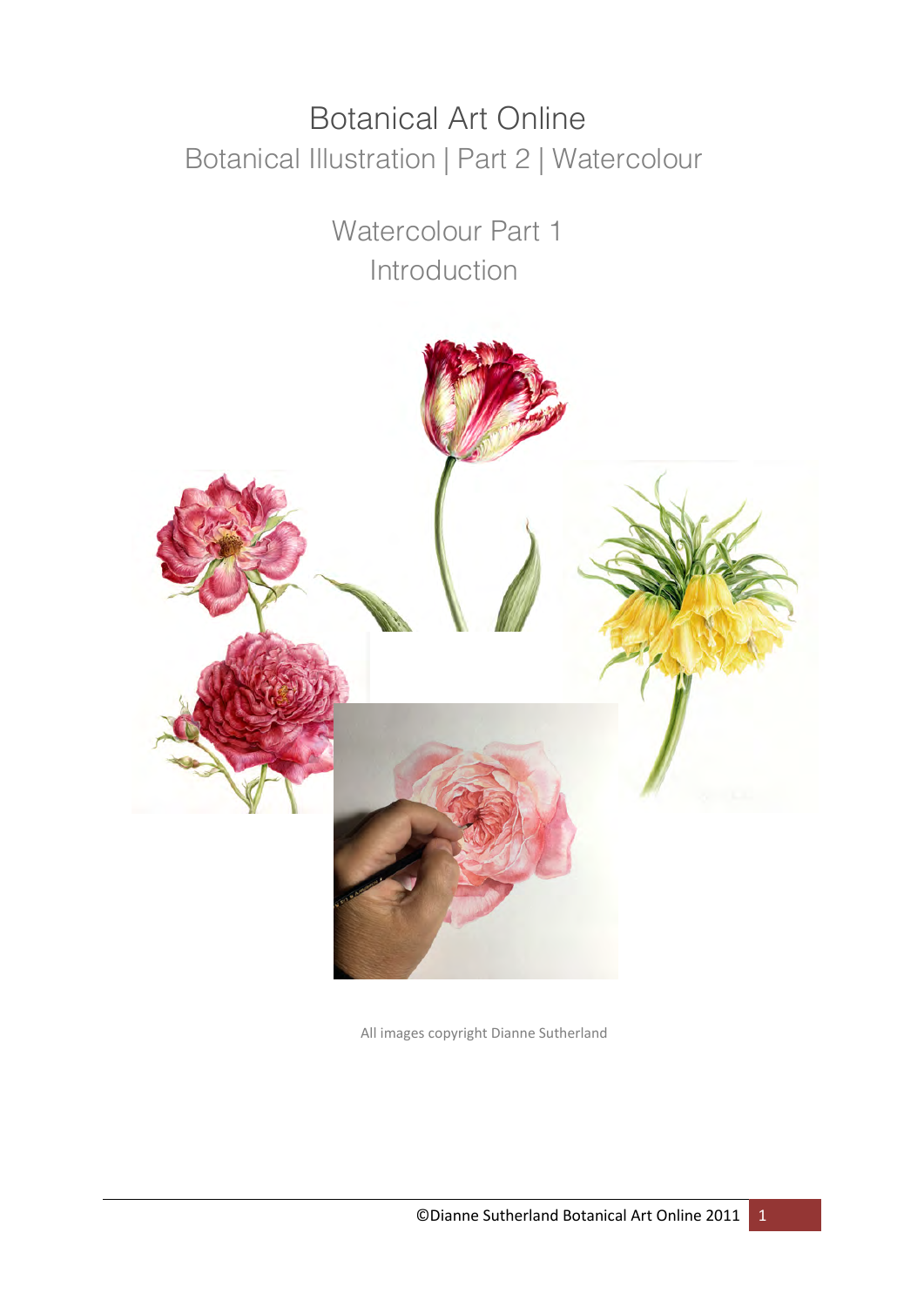# Contents:

Page 3. Introduction

Page 4. What you will Learn in this Module

Materials required

Page 5. PART 1. INTRODUCING COLOUR

Page 6. The Colour Palette and Learn your colours

exercise Page 7. About Warm and Cool Colours

Identifying colours. Hue, Saturation and Tonal

Value Page 8. Identifying the Colour of a Subject



Above: page from my sketchbook showing all of my colour mixes which are worked out in advance and adjusted in practice, where necessary.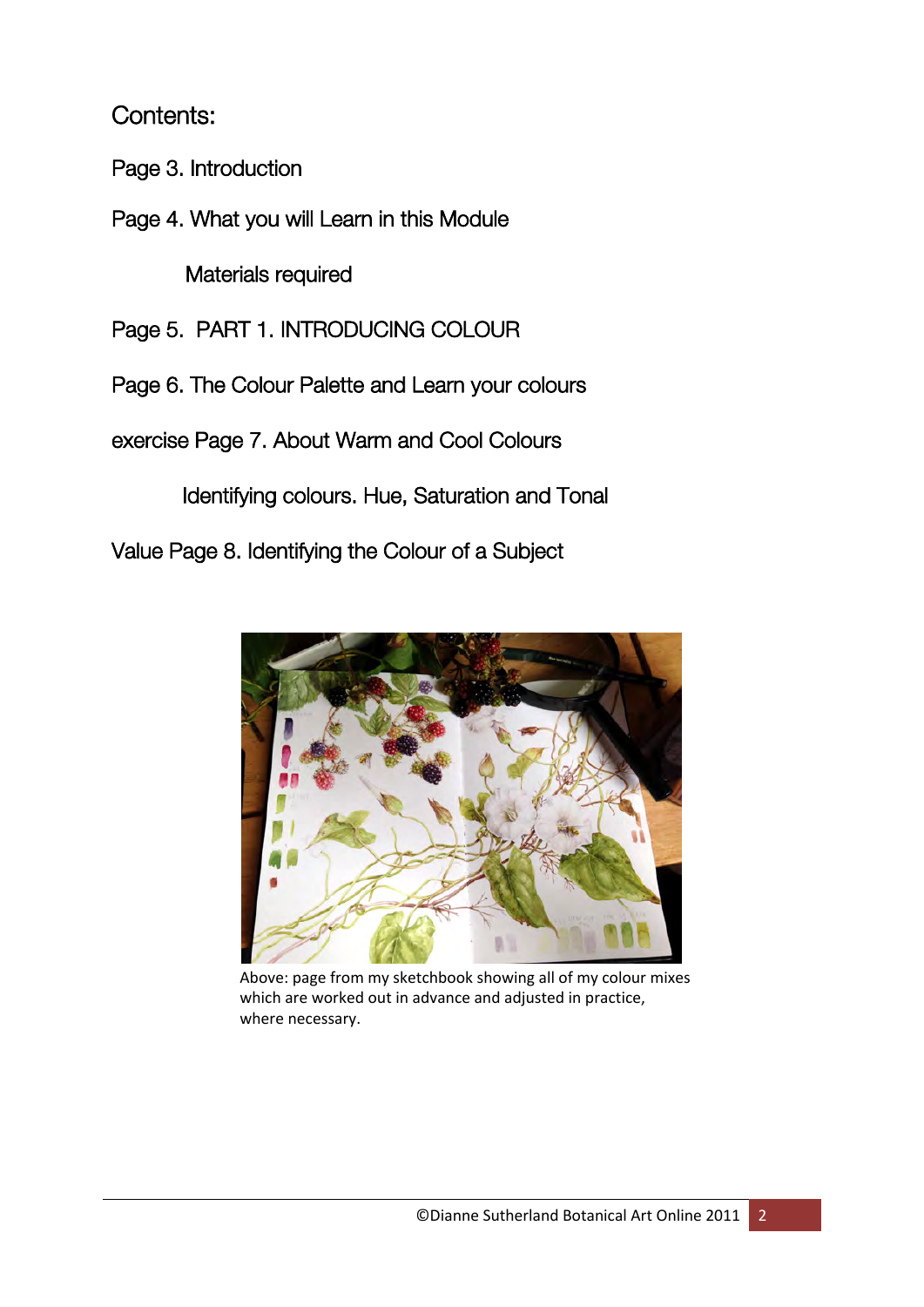## **Introduction**

There can be no doubt that watercolour is the most appropriate medium for botanical and floral painting. No other medium, if used correctly, can capture plants in a naturalistic style or accurately portray the delicate petals of a flower. Watercolour is incredibly versatile and washes can be layered to achieve great depth of colour, texture can be built up through the use of different brush techniques and light can be achieved through delicate tints overlaid in washes.



In this module I focus on the purist method of watercolour painting, put in the simplest terms, this means using the white of the paper for highlights, markings and pale colours. This is opposed to mixing colour with white paint. The only time I would employ the use of white paint to add fine hairs on stems and leaves when appropriate to do so.



All too often, watercolour techniques and theories are overlooked in art classes. I believe that it is important to learn the basics technique, to understand theories and to be clear regarding the interaction of light and shade on colour if you want to make a good painting.

This knowledge forms the building blocks for an artist to create a better painting, enabling the focus to be on the subtleties of subject and composition, rather than a struggle over uncertainties regarding technical issues with the painting.

Of course this doesn't mean that it will be easy, it's not! and with every new subject the artist is presented with a new challenge. But having the right knowledge and skills allows the artist to make informed decisions.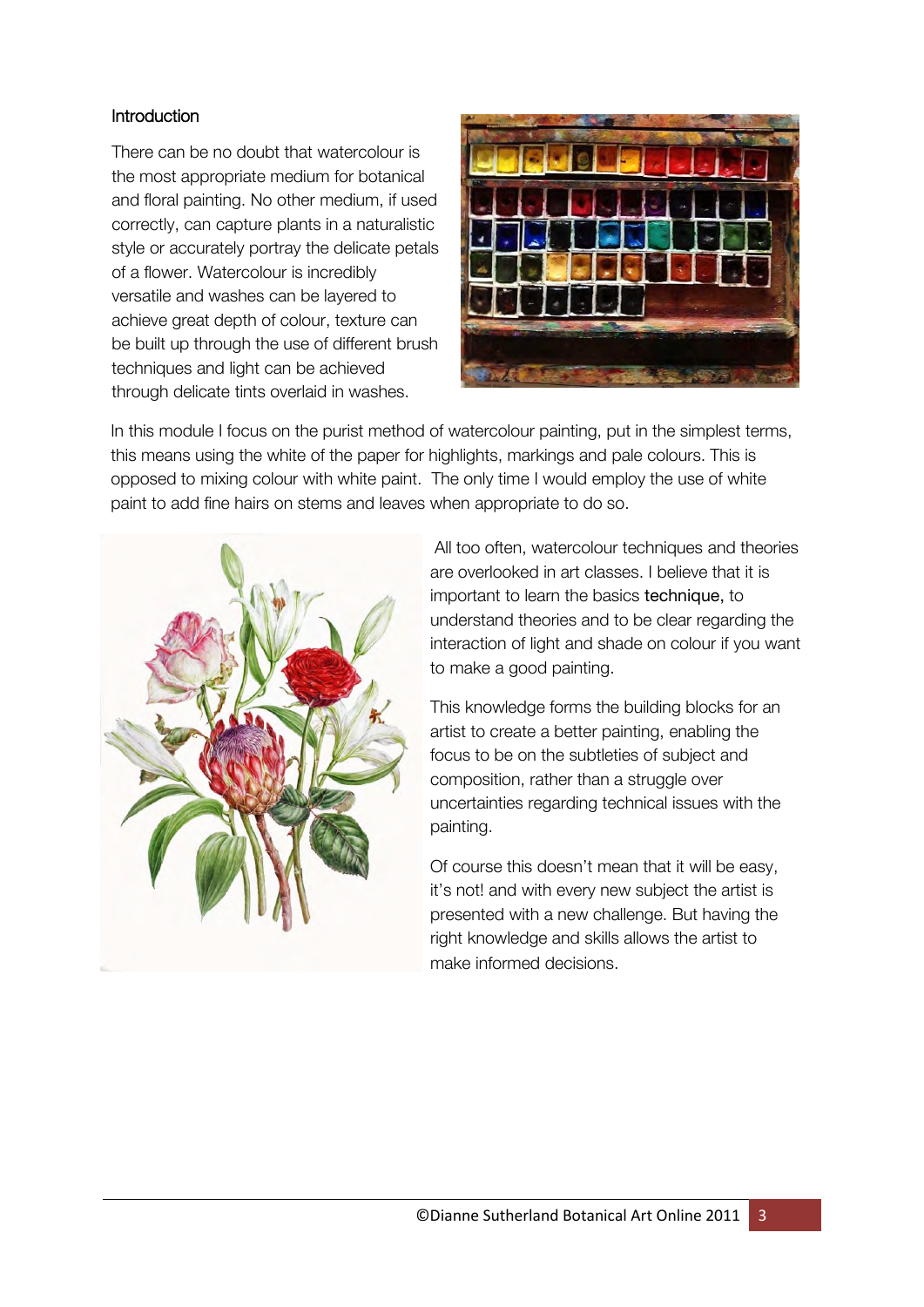# What you will learn in Part 1 of this Module:

- About the purist watercolour method
- About watercolour colour, palettes, colour theory, hue, saturation and tonal value, tints, colour mixing.
- Identifying the colour in your subject

## Materials required for the course

- Artist quality watercolour paints. Such a Winsor & Newton (see Materials document on web site )
- A putty eraser, a Tombow retractable or dust free eraser
- Tracing paper to transfer preparatory drawings.
- Good quality sable brushes, we all find our favourite brushes over time, W & N Series 7 or sable Round, size 1, 4 and 6 are good for starters. Short round miniature brushes are recommended for 'dry brush', such as Rosemary and Co spotter brushes or W & N miniature series 7 brushes, Sizes 1, 2, and 4 are recommended. I also find a W & N 3mm and 6mm flat brush 'one stroke, very useful for stems also a small synthetic filbert, such as Pro Art Masterstroke, series 61 and a flat shader series 62 both are great for cleaning up edges and softening. Kolinsky sable brushes are worth investing in as they last for years if well looked after. Some of the less expensive ProArte brushes are actually very good for painting fine detail and lines but they don't last so long. If you wish, you can invest in more brushes as you progress onto larger works.
- Hot Pressed (HP) Watercolour paper for you practice pieces, such as Arches HP 140lb, Stonehenge Aqua or Moulin de Roy are good options. Fabriano Artistico has been relaunched so may be worth a try again
- A flat white palette to mix your paint, of a reasonable size and preferable ceramic, a tile will do.
- A linen or musin cloth, for drying the brush.
- Optional Ox gall liquid and Gum Arabic to help with the flow of the paint.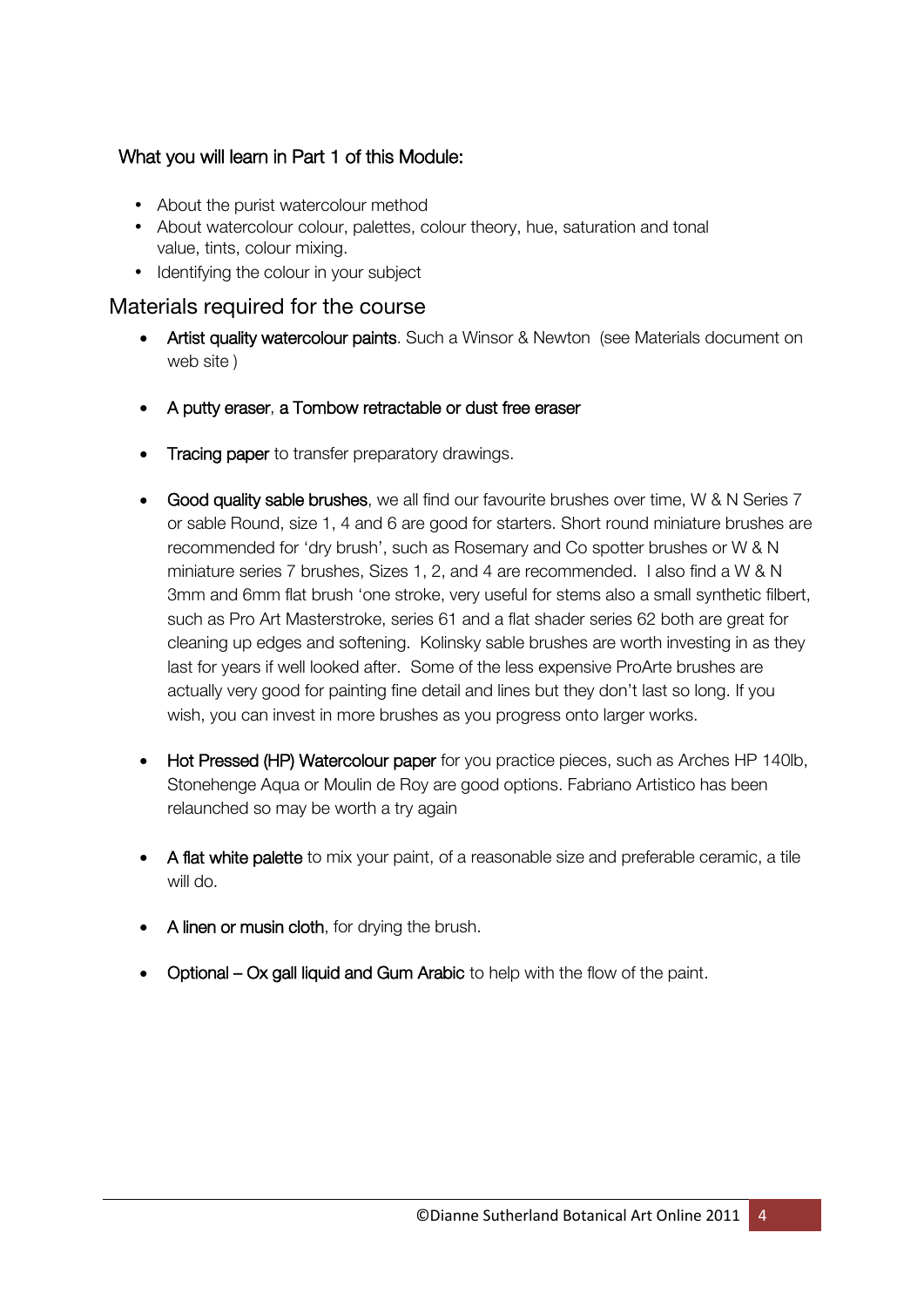#### Part 1. Introducing Watercolour

#### The Colour Palette: Choosing your Paints

Your colour palette should be fairly limited initially with a balance between transparent and opaque colours. I hear people suggest that you should only have 6 colours, however the fact that watercolours are not pure primaries means that this is unrealistic when it comes to painting some of the bright subjects found in nature, so I recommend that you add some of the brighter colours too. You should have no more than 20 colours in your paint box (preferably less). All should be permanent light fast colours including weak and strong tinting colours and single pigments. If you look at a tube of paint or the packaging from a new pan you will see a number that begins with P, this is the pigment number, e.g. PB29 is French Ultramarine. Many colours have more than one pigment but single pigments are better because they are pure and make more reliable mixes. Note: I refer to Winsor & Newton Artist Quality paints throughout this module but these can be substituted with other brands by cross checking pigment numbers but bear in mind that manufacturing processes differ and even the same pigments can be quite different between brands.

A limited palette will assist you in developing your understanding of colour mixing from the primary' colours -red, yellow and blue to the secondary colours - green, orange and violet and 'tertiary' colours - browns and greys; the earth colours. You will be able to mix all of the colours that you need by using the recommended palette below.

#### Recommended Palette

You can start with a **basic 'primary' palette,** I suggest something like this to enable you to experiment, this is my own palette:

4-5 reds e.g. Quinacridone magenta, Quincridone Red, Scarlet Lake, Permanent Carmine or Permanent Alizarin Crimson and Permanent Rose

4-5 yellows e.g. Transparent Yellow, Winsor Yellow, Winsor Lemon and Lemon Yellow NT

4 - 5 blues e.g. Cerulean, Cobalt, Winsor Blue green shade, French Ultramarine and Indanthrene Blue, Manganese Blue is also a good blue if you can find it. system.

## If you are struggling with any of the basic terms there is a sheet of 'Watercolour Terms' in the Appendix. It's worth printing off and laminating.

## Additional Colours

Over time, as you become more familiar with colours, you can add, however, there is little to be gained from having 'too many' paints because many colours can be easily mixed. Don't be tempted to add every colour that you see suggested but have the flexibility to add if you feel it's worthwhile. There are no hard and fast rules.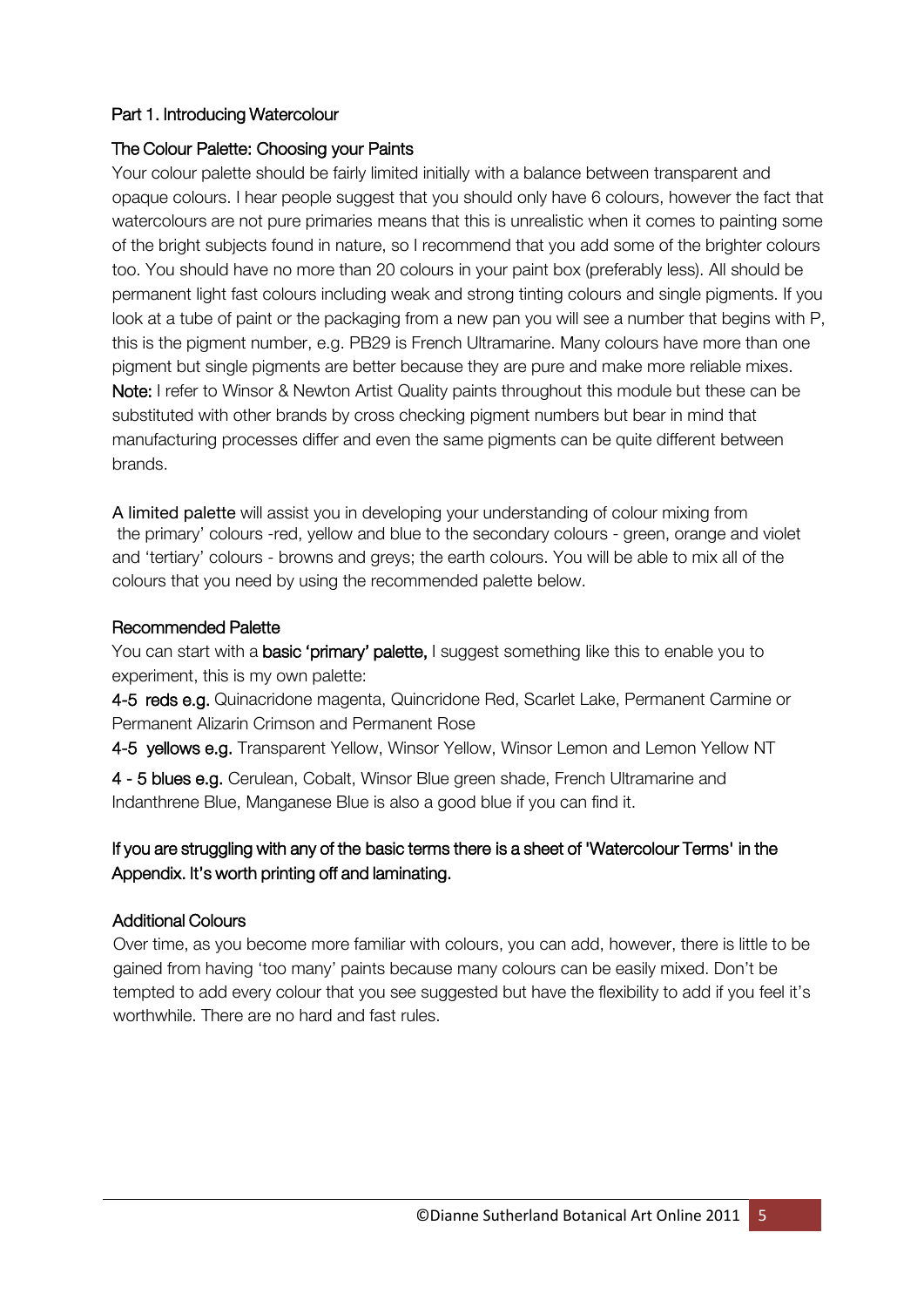# **Learn your colours!**

#### Recommended exercise

I strongly suggest that you paint a simple colour chart for your paint box with the names of each colour. This provides easy reference and to enable you see what you are using at a glance and will assist your learning the colour names.

Nothing fancy but use your usual paper because the colours differ slightly on is on each type of paper. HYfill Yiko YI[iddyson]  $JY[$  [godm Zq  $JY\setminus f$  /ge Y ja e ap Ig a watery one as shown.

I keep my paints in the order of the W & N Colour chart but it's a matter of personal choice. I suggest you arrange them in order of colour groups though. Note: this is my old paint box! I use less than half that number of paints now!



http://www.winsornewton.com/assets/ColourCharts/AWCColChartEng.pdf You can download the W & N chart using this link: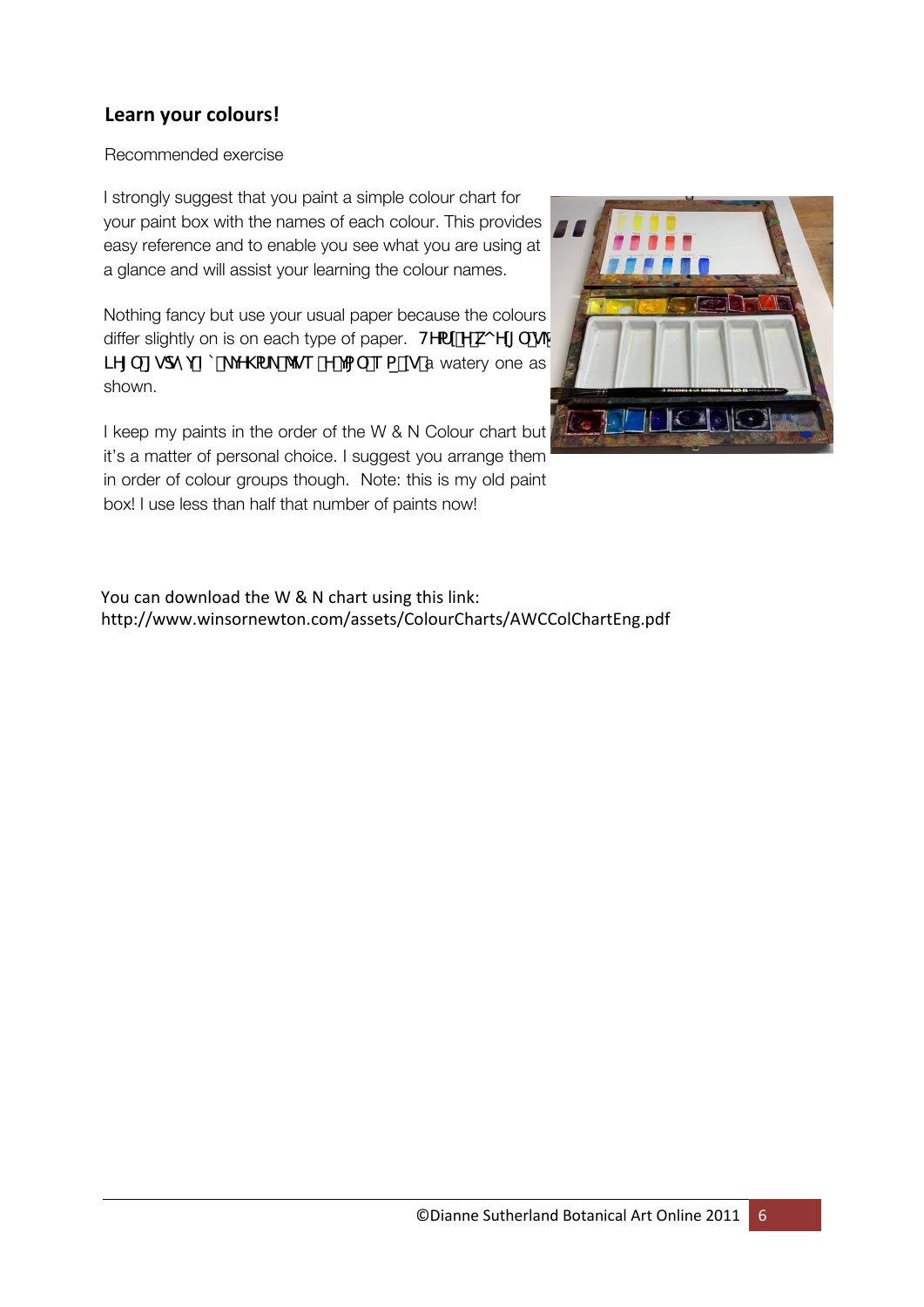## **About warm and cool colours**

Colour can be described as warm or cool, so think of them in terms of temperature. The reds are the warm colours and reflect more light at the red end of the light spectrum and the blues reflect light at the cool end everything else falling along a scale in between. So all reds are always warmer than yellows, and all yellows are warmer than blues. This is the simplest explanation, however colour temperature is 'relative' -



Perhaps you're wondering what this means? With each colour there are warmer and cooler variations of a basic hue. For example, some reds are cooler than other reds and so on. Looking at the basic 'primaries' you can see that Scarlet Lake is warmer than Permanent Carmine.

Colour temperature is very important in colour mixing and in particular with light. The way that light falls of a subject and the interaction of light and shade is intricately linked to temperature. We shall look at colour temperature again this later in the module. But rather than worrying about individual colour temeprature, try to identify the different colours in a subject, you will start to see that a red flower has more than one red, it usually has a warmer and a cooler version of the red.

## **Identifying Colours**

#### **Hue, Saturation and Tonal Value**

I shall describe this in as few words as possible to enable you to grasp the basic points to build upon.

**1.**HUE – This is the basic colour in your subject or paint, which is seen as either red, orange, yellow, green, blue, violet or magenta (even in a white flower) Work from the hue first in order to identify the colour of your subject.

**2.**SATURATION – is the strength of The hue. Every hue has a saturation point. Thereafter the saturation decreases as a colour becomes lighter or darker. So adding water to dilute, or mixing with a neutral colour, both reduce saturation. Thus two separate flowers may appear to be a different colour but can actually be of the same hue but at higher or lower saturation. If you need to go darker than the saturation point where the hue is pure, don't be tempted to keep adding more paint, this doesn't make it darker, instead the paint just gets thicker and unsightly. Instead you add a neutral to darken it, either by adding a complementary colour or neutral tint mix. A neutral tint is made by mixing 3 primary colours e.g. indanthrene blue plus permanent alixarin crimson and transparent yellow, which make a neutral black but is not the same as a ready made black.



3.TONAL VALUE – This distinguises a lighter from a darker colour, for example a light blue has a lighter tonal value than a dark blue. A subject in the shade will have a lower light value than a subject in the light even though it may be the same hue.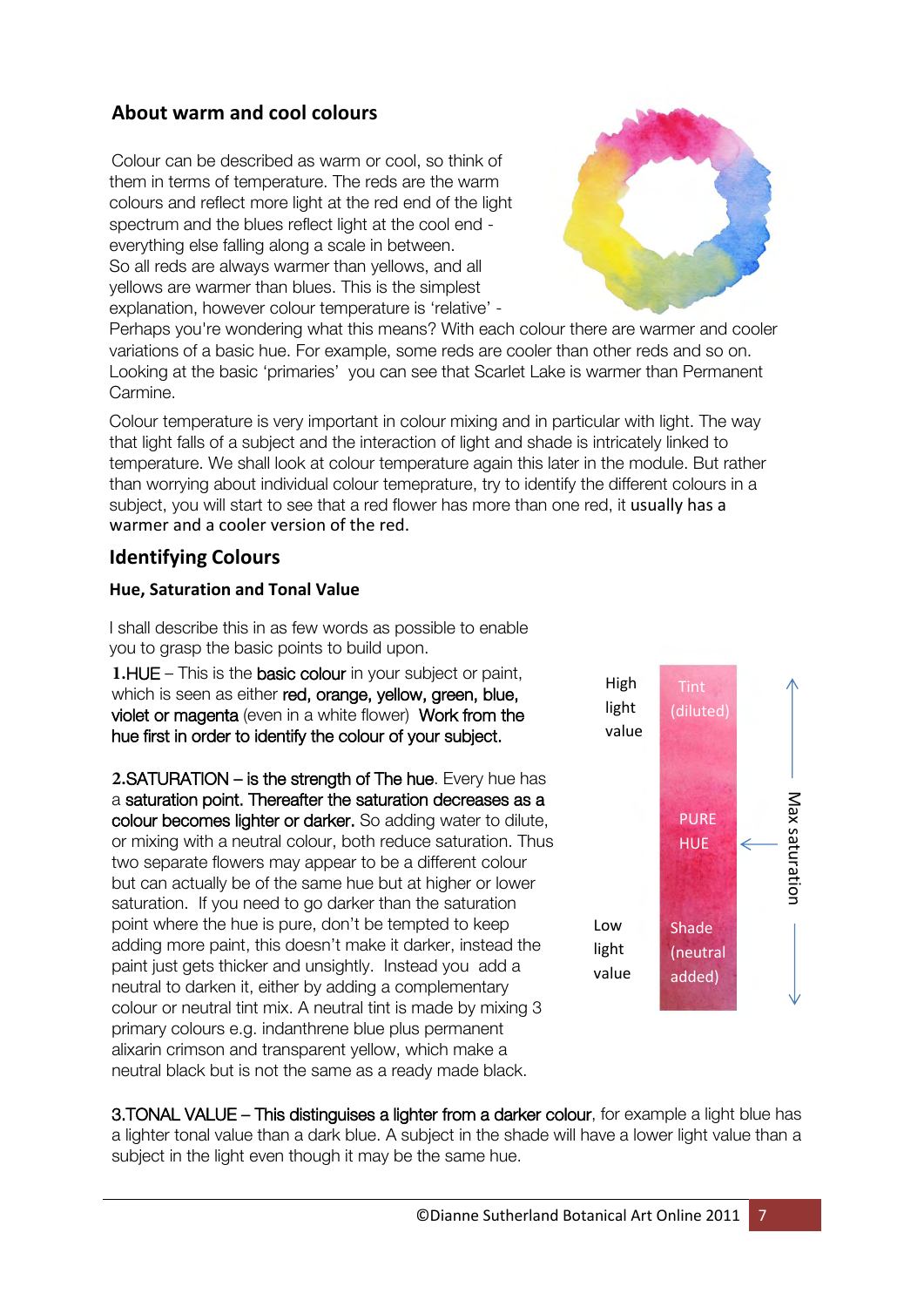# **Identifying the Colour in a Subject**

The first step is to identify the hues (colours) by looking at the mid tones in a subject. Always look at your subject in good natural daylight to identify the hues.



In the photograph of the peony, shown here, you will see that the flower is essentially pink, which is a red hue. Then the basic hue is **affected by the light and** shade, So we need to identify all of the differnet hues before painting.

The **basic hue mix** from the red palette is:

Permanent rose + a lesser amount of quincridone magenta. the mix can be biased towards a warmer or cooler red (warmer = more permanent rose and cooler = more quinacridone magenta) also working with light washes or thicker more creamy mixes as well as dry brush for maximum saturation all effects the appearance of the colour.

Adding a very small amount of the neutral tint mix (described earlier), will desaturate and darken the pink or you can try using a complementary colour. The complementary to red in blue, so French ultramarine or cobalt blue could be used. You will discover that there are several ways of achieving the same or very similar colours!

I identified in hue across the flower. The warmer areas are near the middle and have more permanent rose in the mix, whereas in the cooler areas, upper

lbecause quinacridone magenta leans to **left have. More muinacridone magenta in the mix** t source is, there is a high light value and low saturation and on the right there is low light value and low saturation, in the low light areas I can desaturate the basic hue using a neutral tint mix. I extracted colour swatches from the painting to assist in this process of finding all of the tints and shades of the basic hues. All of the colours shown below the image are derived from the three colour mix described above.

It is clear to see that the basic hues are very transparent and this is achieved using tints For the tints, a basic hue is diluted. For the shades a small amount of neutral tint mix or a complementary colour is added, such as Fr Ultramairne. Neutral tint mix can create a darker shade without altering the colour, complementary colours can be more unpredictable and result in a muddy look, so you need to understand the interaction between colours by practicing mixing and this is why I paint small colour swatches before I begin the painting. I use the neutral tint and complementaries, however, much of the work can be done with the basic hues first.

#### Activity

Obtain a flower of your choice and complete the following:

1.Identify the BASIC HUE, how did you identify it?

2.Think about the levels of SATURATION of the HUES, where is saturation higher or lower? 3.Look at the TONAL VALUE in relation to the LIGHT VALUE of each colour? 4.Identify a COLOUR MIX for the flower, making reference to the TINTS and SHADES 5.Paint a colour card naming all of your mixes.